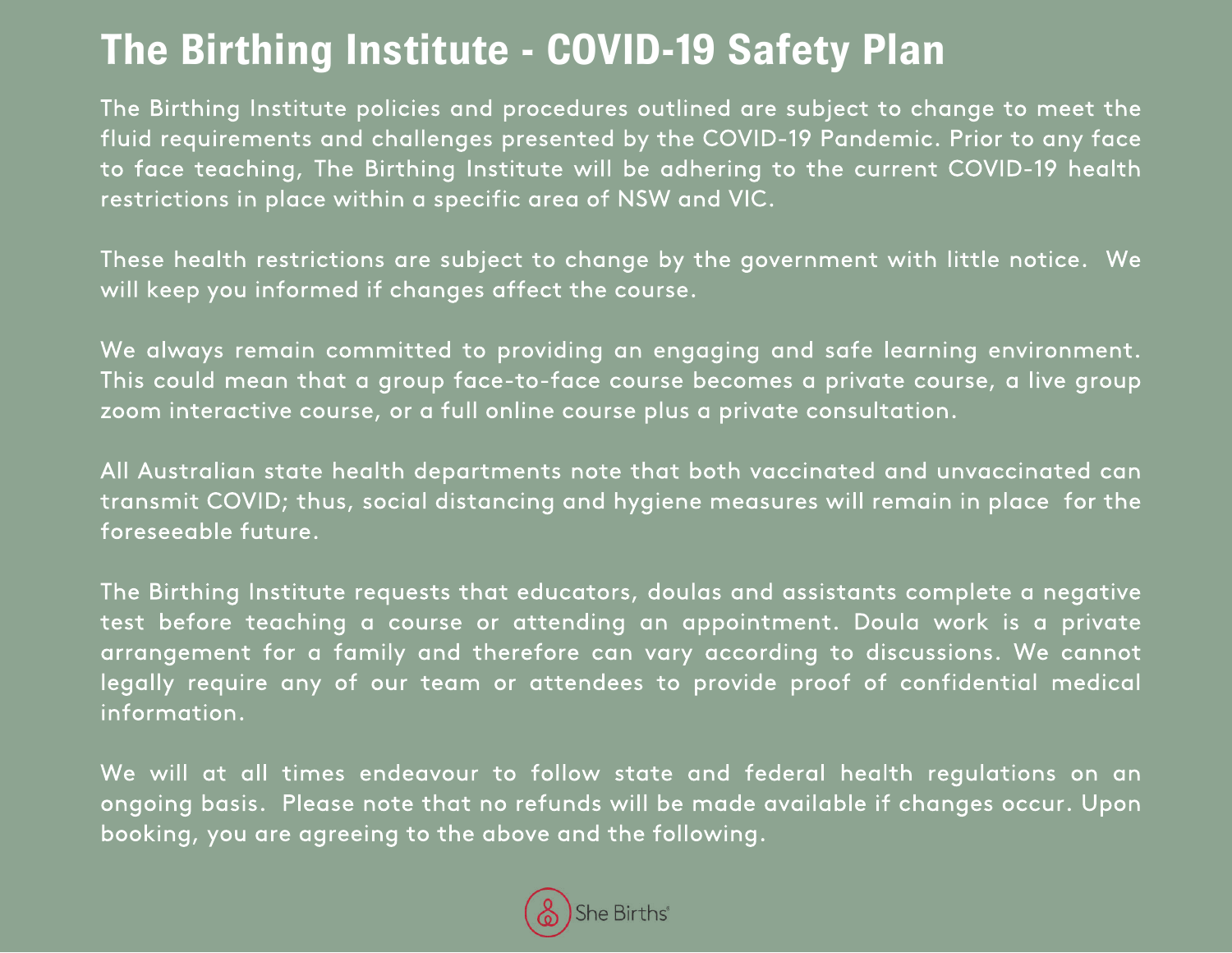## **The Birthing Institute - COVID-19 Safety Plan**

A participant must not attend a She Births® Weekend Course if they

- have been in a hotspot and/or tested for COVID-19 in the last 14 days
- have been to a [close, casual or monitor for symptoms locations](https://www.health.nsw.gov.au/Infectious/covid-19/Pages/case-locations-and-alerts.aspx) in the last 14 days
- have been in contact with someone else who has been tested or have: visited/lives within a hotspot
- display any [COVID symptoms](https://www.health.nsw.gov.au/Infectious/covid-19/Pages/frequently-asked-questions.aspx#1-4) such as temperature, cough, runny nose, loss of taste, change of taste, loss of smell, diarrhea.
- are close contact of a person with confirmed COVID-19 who is within their isolation period
- are living in a household with a person who is currently isolating
- are waiting for a COVID-19 result

If you are at all concerned please go to a free testing area nearest you immediately and self isolate.

If you are unable to attend, The Birthing Institute will make a plan for you to learn childbirth education with us in a safe manner using online courses and instructions or by moving to another date if possible.

Government guidelines state that 4-metre square is allocated per person. Our venues vary in size and numbers are limited accordingly.